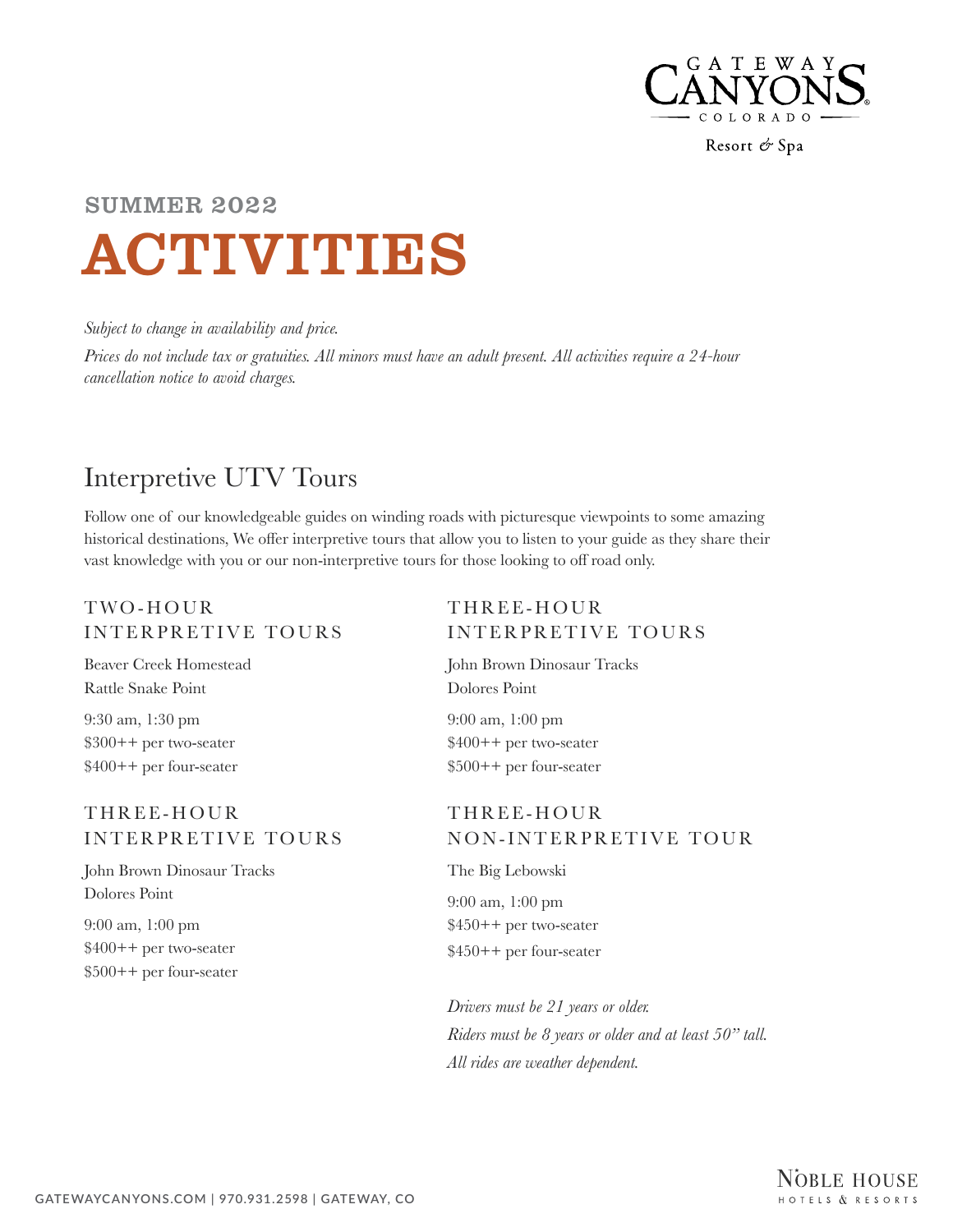

# Jeep Tours

A driving adventure tour: follow one of our guides in your very own Jeep Wrangler. We'll stop along the way to stretch your legs, take in the views and learn about the area.

### T WO - HOUR INTERPRETIVE TOURS

Rattle Snake Point Beaver Creek Homestead

9:30 am, 1:00 pm \$500++ per four-seat Jeep

### THREE- HOUR INTERPRETIVE TOURS

John Brown Dinosaur Tracks Calamity Camp

9:00 am, 1:00 pm \$600++ per four-seat Jeep

# Driven Tours

Ride along with one of our guides through the canyons and visit various historic locations with breathtaking views.

### T WO - HOUR INTERPRETIVE TOURS

Hanging Flume Unaweep Canyon Historical Tours

9:30 am, 1:30 pm \$150++ per person

### THREE- HOUR INTERPRETIVE TOURS

Calamity Camp 9:00 am, 1:00 pm \$200++ per person

*Minimum of two people, maximum of six people. All trips are weather dependent.*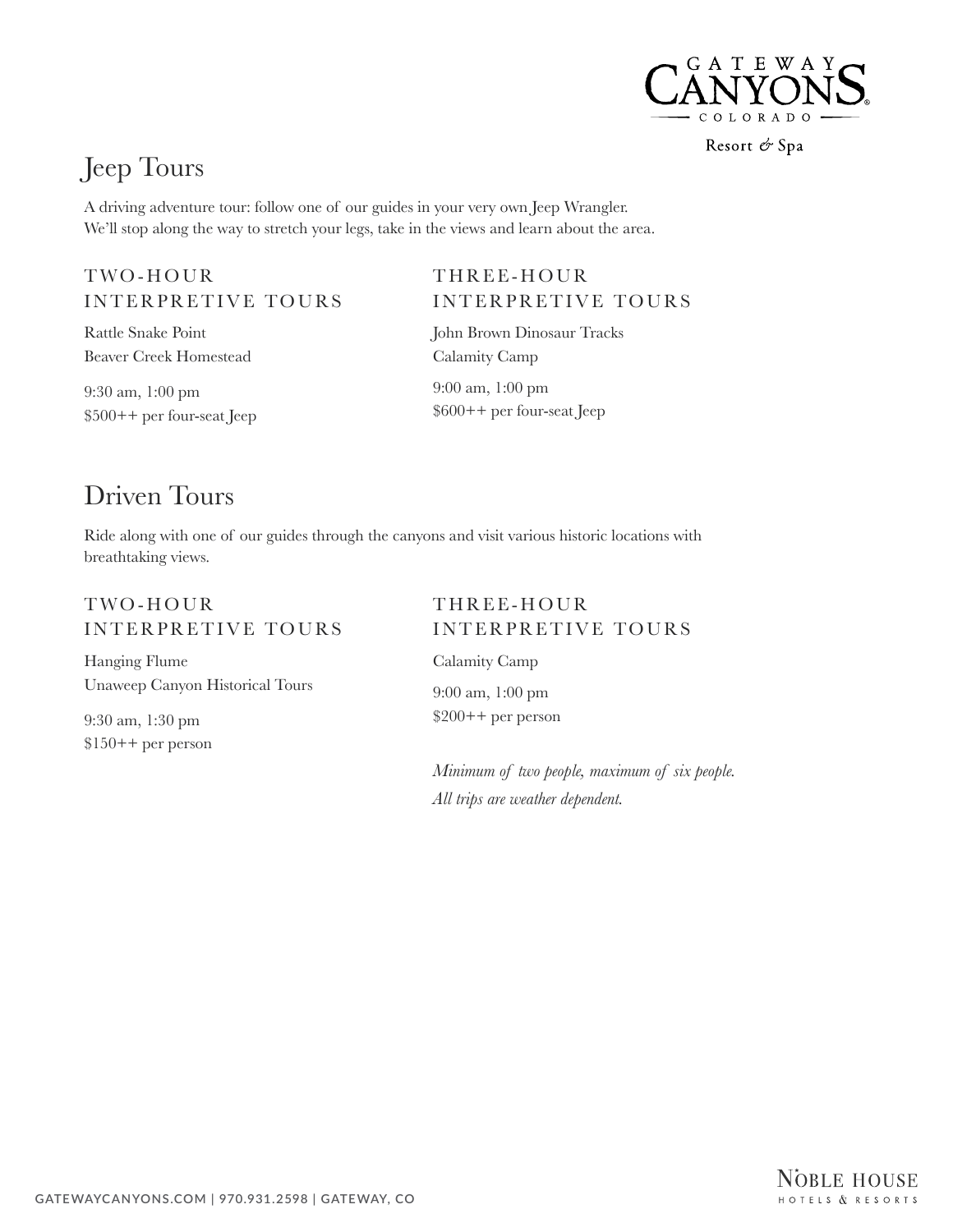

# Guided Hikes

Accompany one of our guides and learn about the history of the area, the people who live here and enjoy the incredible views.

### NATURAL HISTORY AND GEOLOGY HIKE

One to one-and-a-half hours 9:30 am, 1:00 pm, 3:00 pm \$75++ per person

### ROC CREEK ROCK A RT HIKE

Three hours 9:00 am, 1:00 pm \$150++ per person

### Virtual Reality

Immerse yourself in wild-west shootouts, explore under the sea, or experience 20 other virtual realities.

#### ONE HOUR SESSION

Times based on availability \$125++ per person

*Maximum of four people. Must be 10 years or older.*

JUANITA ARCH HIKE

\$250++ each for the first two people,

*Minimum of two people, maximum of 12 people.*

\$75 for each additional person

*All hikes are weather dependent.*

Four to six hours

8:30 am

### Wine Tours

Our expert chauffeurs provide a personalized tour of three wineries while you relax and enjoy the beauty of Gateway and the Grand Valley areas.

### FIVE- HOUR TOUR

10:00 am \$450 transportation fee \$125++ per person *Price includes wine and lunch*

*Maximum of four people. Must be 21 years or older. Contact concierge for booking.*